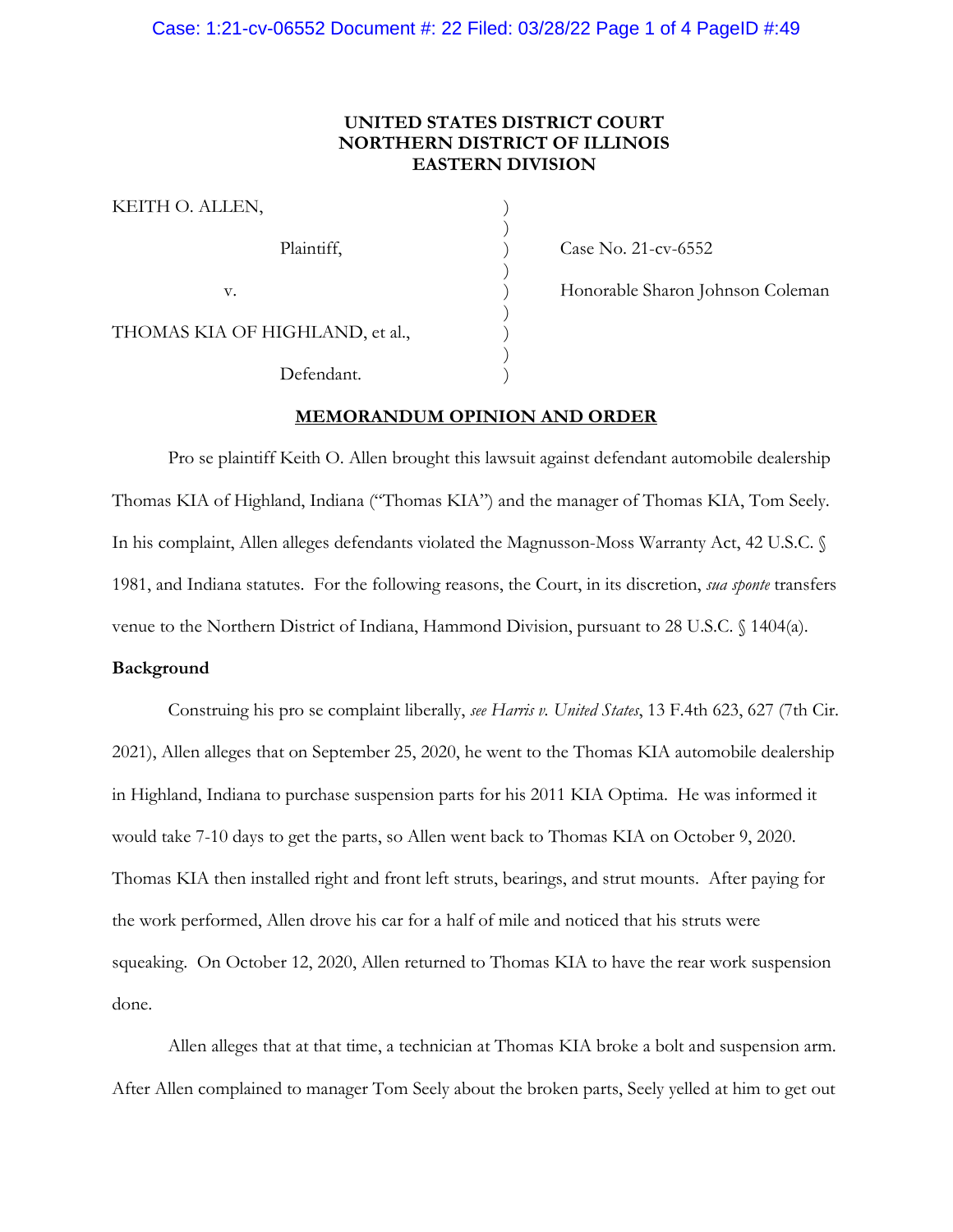### Case: 1:21-cv-06552 Document #: 22 Filed: 03/28/22 Page 2 of 4 PageID #:50

of his shop and called him "nigger." After he went to another KIA dealership in January 2021, Allen found out that Thomas KIA had ordered and installed the wrong struts causing considerable damage to his car.

### **Discussion**

Defendants bring a motion to dismiss based on personal jurisdiction and improper venue under Federal Rules of Civil Procedure 12(b)(2) and 12(b)(3). Conceding that venue and personal jurisdiction are not proper in the Northern District of Illinois, Allen asks the Court to transfer venue under 28 U.S.C. § 1404(a) to the Northern District of Indiana. Indeed, the best course of action is to transfer this lawsuit to the Northern District of Indiana, Hammond Division, because that district has proper venue and personal jurisdiction. *See In re Ryze Claims Sol.*, LLC, 968 F.3d 701, 706 n.5 (7th Cir. 2020) ("It is well established that a district court has the authority to sua sponte transfer a case under 28 U.S.C. § 1404.").

Section 1404(a) provides that "[f]or the convenience of parties and witnesses, in the interest of justice, a district court may transfer any civil action to any other district or division where it might have been brought or to any district or division to which all parties have consented." 28 U.S.C. § 1404(a). In short, under § 1404(a), courts look to the parties' convenience and the interest of justice. *Esposito v. Airbnb Action, LLC*, 538 F.Supp.3d 844, 847, 849 (N.D. Ill. 2020) (Feinerman, J.). "The weighing of factors for and against transfer necessarily involves a large degree of subtlety and latitude, and, therefore, is committed to the sound discretion of the trial judge." *Coffey v. Van Dorn Iron Works*, 796 F.2d 217, 219 (7th Cir. 1986).

Factors that relate to the parties' convenience, also know as the parties' private interests, include the plaintiff's choice of forum, the location of material events, the availability and access to witnesses, and access to sources of proof. *See Fischer v. Magyar Allamvasutak Zrt.,* 777 F.3d 847, 868 (7th Cir. 2015); *Research Automation, Inc. v. Schrader-Bridgeport, Int'l Inc.,* 626 F.3d 973, 978 (7th Cir.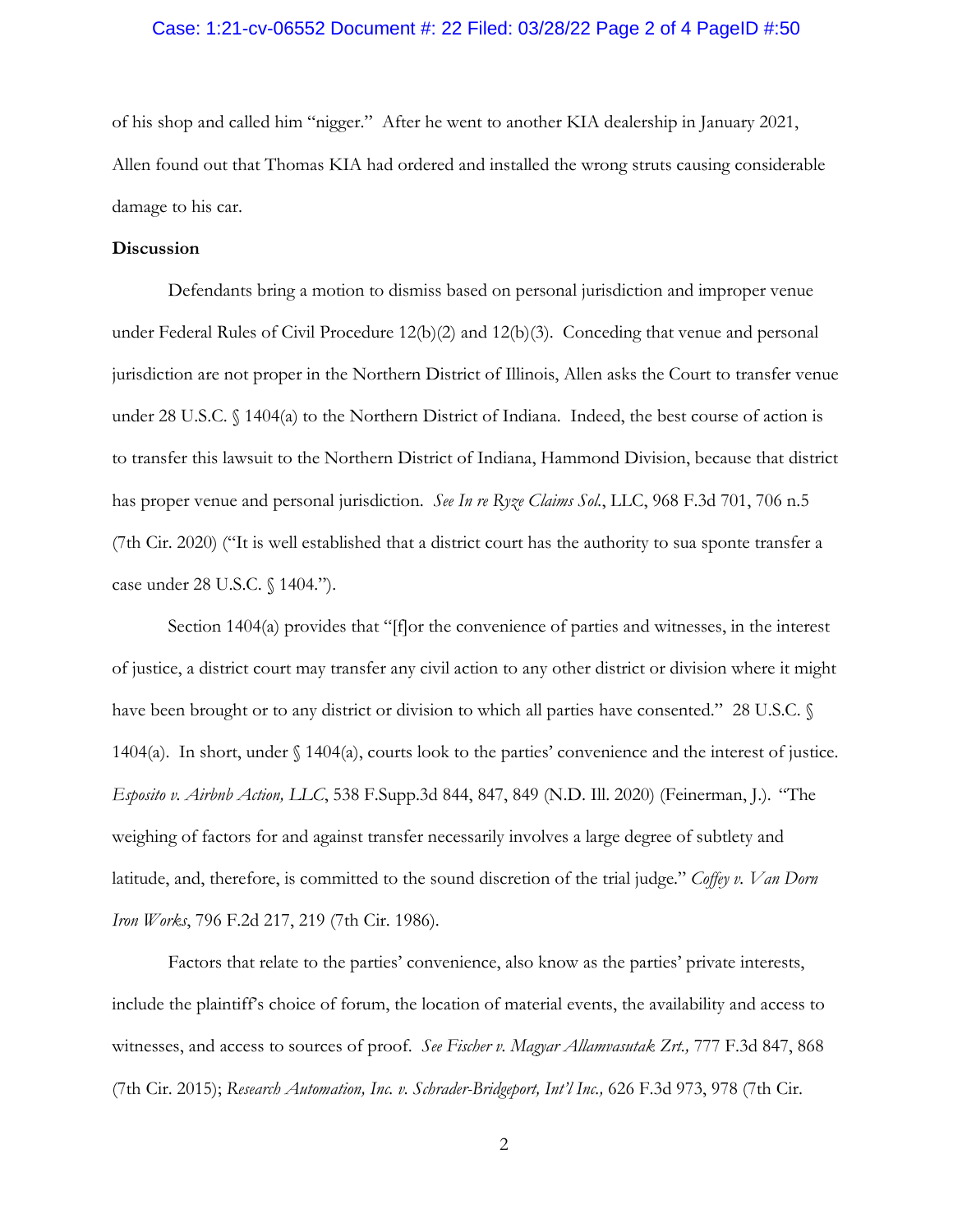### Case: 1:21-cv-06552 Document #: 22 Filed: 03/28/22 Page 3 of 4 PageID #:51

2010). As he stated in his response brief, Allen's choice of forum is now the Northern District of Indiana. Turning to the location of material events, as the defendants point out in their motion to dismiss, the relevant conduct took place at the Thomas KIA of Highland dealership, which is located in the Northern District of Indiana. Thus, this factor weighs in favor of transfer. Because the events giving rise to Allen's claims occurred in Highland, access to resources and witnesses also leans in favor of transferring venue to the Northern District of Indiana.

The Court next turns to the interest of justice factors, also known as public interest considerations. To that end, courts look to the respective docket congestion, the relationship of the community to the controversy, and the courts' familiarity with the relevant law. *In re Ryze Claims Sol.,* 968 F.3d at 708; *Research Automation*, 626 F.3d at 978. Examining docket congestion, courts in this district rely on the Federal Court Management Statistic Reports to compare the two districts. *See Kjaer Weis v. Kimsaprincess Inc.,* 296 F.Supp.3d 926, 935 (N.D. Ill. 2017) (Dow, J.).

For the twelve-month period ending on December 30, 2021, in the Northern District of Indiana, the time from filing a lawsuit until trial was 38.7 months and the time from filing to disposition was 12.6 months. Whereas, in the Northern District of Illinois, the time from filing a lawsuit until trial was 53.1 months and the time from filing to disposition was 7.4 months. The percentage of cases over three-years-old in the Northern District of Indiana is 8% and the percentage of three-year-old cases in the Northern District of Illinois is 17.6%. As such, this public interest factor weighs in favor of transfer to the Northern District of Indiana.

Because the events underlying this lawsuit took place in Indiana, Indiana has a stronger relationship to this action. *See, e.g., Esposito,* 538 F.Supp.3d at 849. Last, because two of Allen's claims involve Indiana statutes, the Northern District of Indiana has more familiarity with the law underlying Allen's claims.

After carefully considering and weighing the public and private interest factors, the Court, in